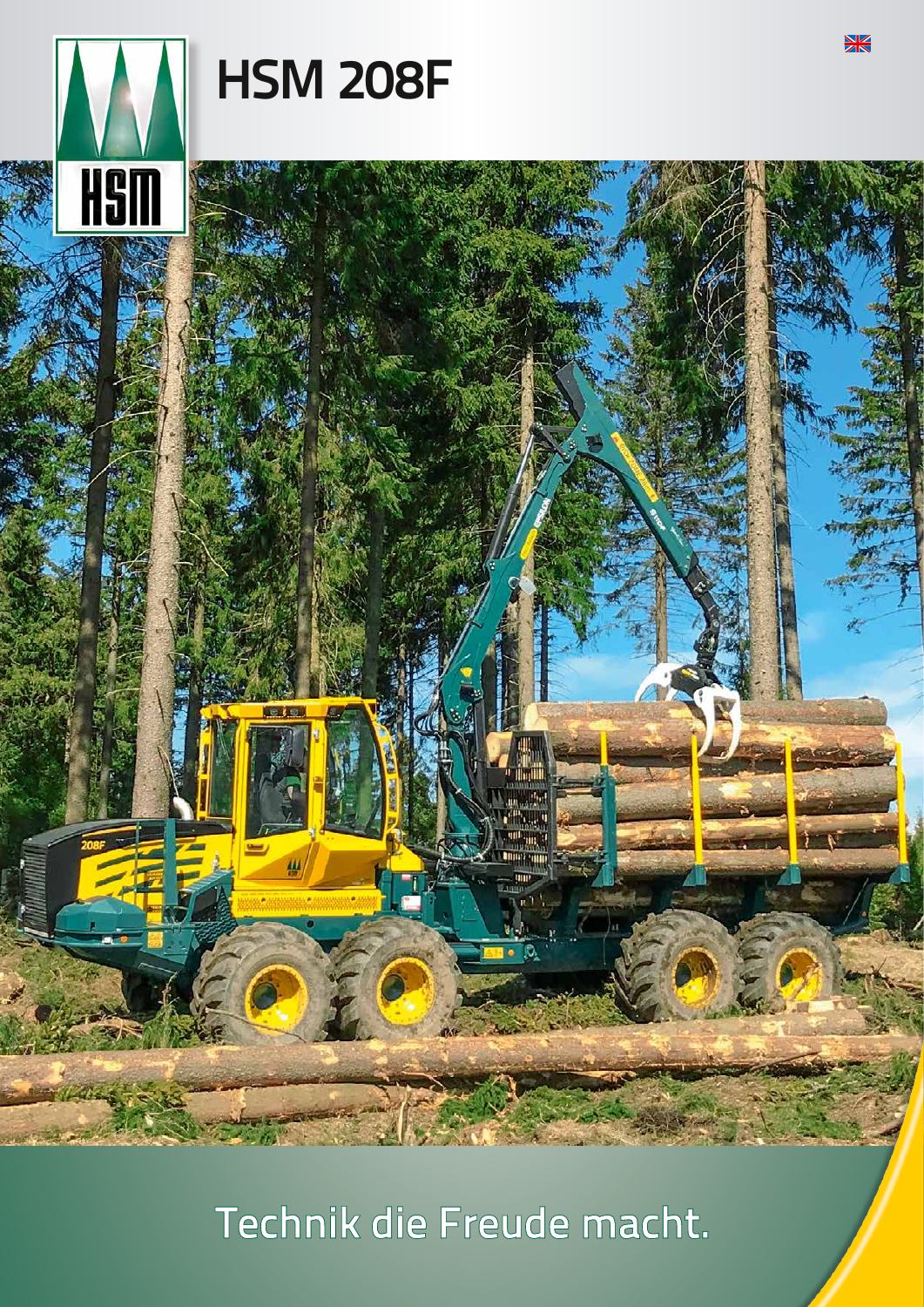# **Technical data 208F**

### Brake:

- Brake with 2-circles, oil-cooled multiple-disc power-brake
- Spring accumulator parking brake

### Steering:

- Articulated frame steering with 2 cylinders
- Steering angle 45°

### Cabin:

- Raisable to side on parallel linkages
- ROPS, FOPS, OPS tested
- Rotary seat with pedals in front and rear
- Wiper in front and rear, optional on the side
- Air cushioned seat with seat heating
- Hot-water heating
- Air conditioning

#### Electrical system / Instruments:

- HSM Ecommand colour-display
- 5 operator programs + factory setting
- Diagnosis-tool and error-indication
- Graphic support at parameter editing
- Generator 110 A (28 V)
- 2 service-free dry batteries á 75 Ah

#### Power train:

- NAF 2 speed transfer gearbox
- HSM High Speed Drive (serial 71); speed at 1st gear 0-14 km/h

# **208F 4 cylinder 208F 6 cylinder**

### Engine (10 t):

| • VOLVO PENTA       |                             |
|---------------------|-----------------------------|
| TAD583VE EU Stage V |                             |
| Power:              | 175 kW (238 HP) at 1750 rpm |
| max. revolution:    | 947 Nm at 1200 - 1750 rpm   |
| max. torque:        | 969 Nm at 1380 rpm          |

### Hydraulic system:

Displacement: 5,13 liter

- Load sensing
- Variable pump (working pump):

|                    | flow rate: | 232 I/min at 1600 rpm                      |
|--------------------|------------|--------------------------------------------|
|                    | pressure:  | up to max. 350 bar                         |
| • Hydraulic fluid: |            | saturated, synthetic ester Panolin HLP     |
|                    |            | SYNTH with Kleenoil microfiltration: WGK 1 |

#### Tank capacity:

| ≏וו<br>c |  |
|----------|--|
|          |  |

- AdBlue: 25 l
- Hydraulic fluid: 130 l
	-

 $1701$ 

### Standard equipment:

- 14 LED-working headlight at cabin
- 4 working headlights at crane
- Potential transformer 24 V 12 V
- Radio with CD
- Fire extinguisher
- First aid kit
- Warning triangle
- Tool kit
- Cooling box
- Reversing camera with color monitor
- Rear headlights
- Twist lock with 2 hydraulic cylinders
- Special equipment:
- Front dozer-blade
- Tandem axle lift (Bogielift) front
- Turnable rung
- Last rung plugged
- Tiltable crane
- Quick-change system for rungs
- Clambunk
- Auxiliary heating
- Bogie-tracks
- Radio control for winch
- Drive by radio
- Sun blinds
- Pluggable front grid
- Cab suspension • Other options on request
- 

### Engine:

- VOLVO PENTA
- TAD881VE EU Stage V

Optional:

- Displacement: 7,7 liter
- Power: 185 kW (252 HP) at 1600 rpm max. revolution: 1150 Nm at 1100 - 1500 rpm max. torque: 1175 Nm at 1400 rpm

#### • VOLVO PENTA

| TAD882VE EU Stage V |                             |  |  |  |  |
|---------------------|-----------------------------|--|--|--|--|
| Power:              | 210 kW (286 HP) at 1700 rpm |  |  |  |  |
| max. revolution:    | 1225 Nm at 1100 - 1600 rpm  |  |  |  |  |
| max. torque:        | 1255 Nm at 1400 rpm         |  |  |  |  |
| Displacement:       | 7,7 liter                   |  |  |  |  |
|                     |                             |  |  |  |  |

### Hydraulic system:

- Load sensing
- Variable pump (working pump):
- flow rate: 304 l/min at 1600 rpm pressure: up to max. 350 bar<br>Hydraulic fluid: saturated. synthetic ester Panolin saturated, synthetic ester Panolin HLP
	- SYNTH with Kleenoil microfiltration; WGK 1

### Tank capacity:

|                    | 111/121 | 14 t  |
|--------------------|---------|-------|
| • Diesel:          | 1901    | 2251  |
| • AdBlue:          | 45 I    | 451   |
| • Hydraulic fluid: | 130 I   | 130 I |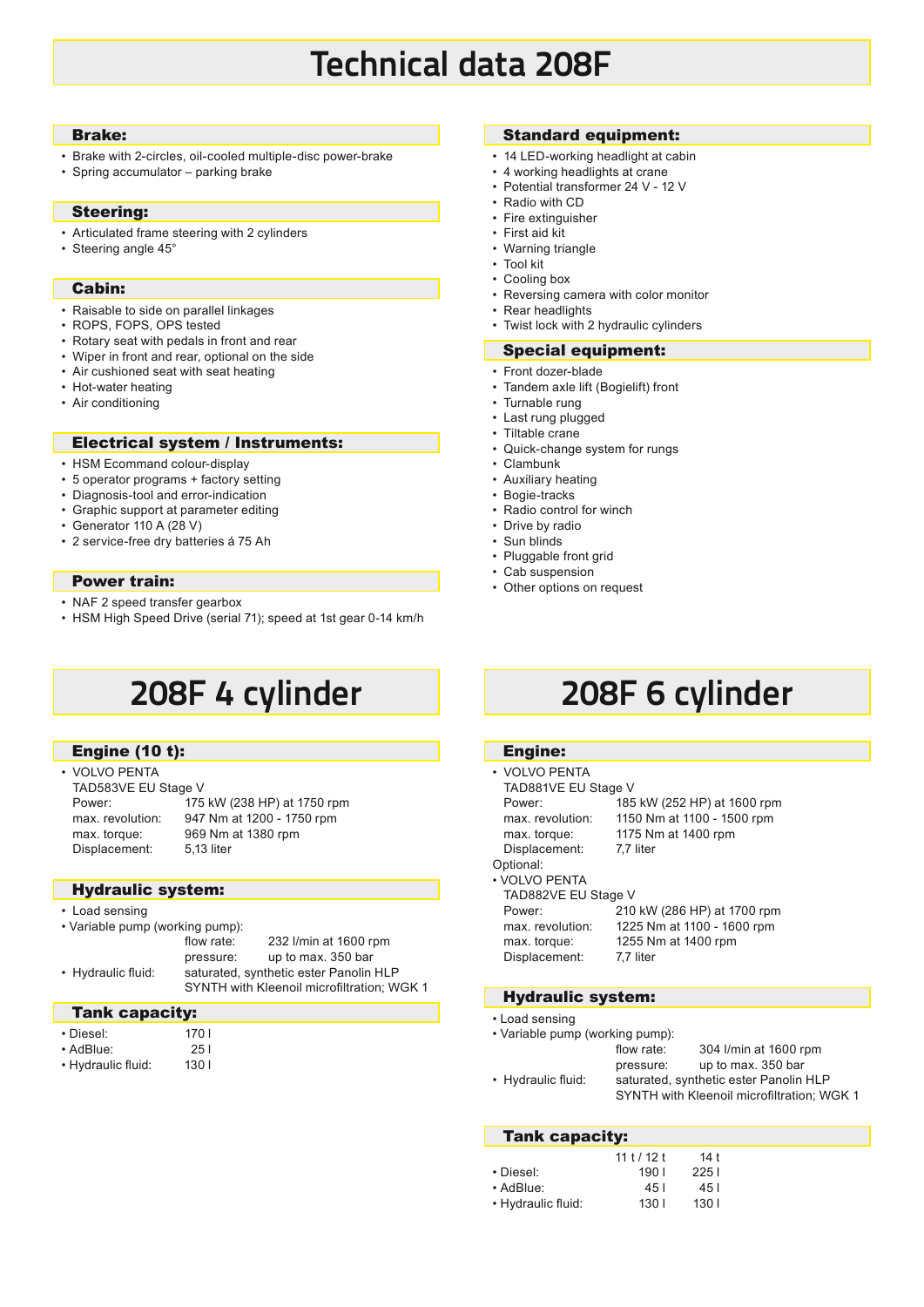# **208F 10 t**



### Weight:

- from 16200 kg
- weight distribution: front axle: 60 %, rear axle: 40 %

### Tyres:

|             |             |                | Width for |  |
|-------------|-------------|----------------|-----------|--|
|             | Width:      | Overall width: | tracks:   |  |
| • Serial:   | 710/45-26.5 | 2600 mm        | 2700 mm   |  |
| • Optional: | 600/55-26.5 | 2400 mm        | 2500 mm   |  |
|             | 800/40-26.5 | 2700 mm        | 2800 mm   |  |
|             | 870/40-26.5 | 2900 mm        | 3000 mm   |  |
|             | 54x37-25    | 2900 mm        | 3000 mm   |  |
|             |             |                |           |  |

### Crane:

- Serial: Epsilon M70 F80
- Other cranes behold crane-list

### Loading area:

- 4 rungs
- 
- Length:  $4400 \text{ mm}$ <br>• Cross section:  $4.0 \text{ m}^2/\text{o}$ 4,0 m<sup>2</sup> / option 4,3 m<sup>2</sup>
- 
- 
- 
- Load capacity: 10 t

### Axles:

- NAF portal-bogie-axles
- Front: switchable differential lock 100 %
- Rear: switchable differential lock 100 %

# **208F 11 t**

### **6 cylinder**



### Weight:

- from 16500 kg
- weight distribution: front axle: 60 %, rear axle: 40 %

### Tyres:

| • Serial:<br>• Optional: | Widht:<br>710/45-26.5<br>600/55-26,5<br>800/40-26.5<br>870/40-26.5<br>54x37-25 | Overall Widht:<br>2600 mm<br>2400 mm<br>2700 mm<br>2900 mm<br>2900 mm | Width for<br>tracks:<br>2700 mm<br>2500 mm<br>2800 mm<br>3000 mm<br>3000 mm |
|--------------------------|--------------------------------------------------------------------------------|-----------------------------------------------------------------------|-----------------------------------------------------------------------------|
|                          |                                                                                |                                                                       |                                                                             |

### Crane:

- Serial: Epsilon M70 F80
- Other cranes behold crane-list
- Loading area:
- 4 rungs
- 
- Length:  $4400 \text{ mm}$ <br>• Cross section:  $4,0 \text{ m}^2/\text{ cm}$ • Load capacity: 11 t
	- 4,0 m<sup>2</sup> / option 4,3 m<sup>2</sup>

- Axles:
- NAF portal-bogie-axles
- Front: switchable differential lock 100 %
- Rear: switchable differential lock 100 %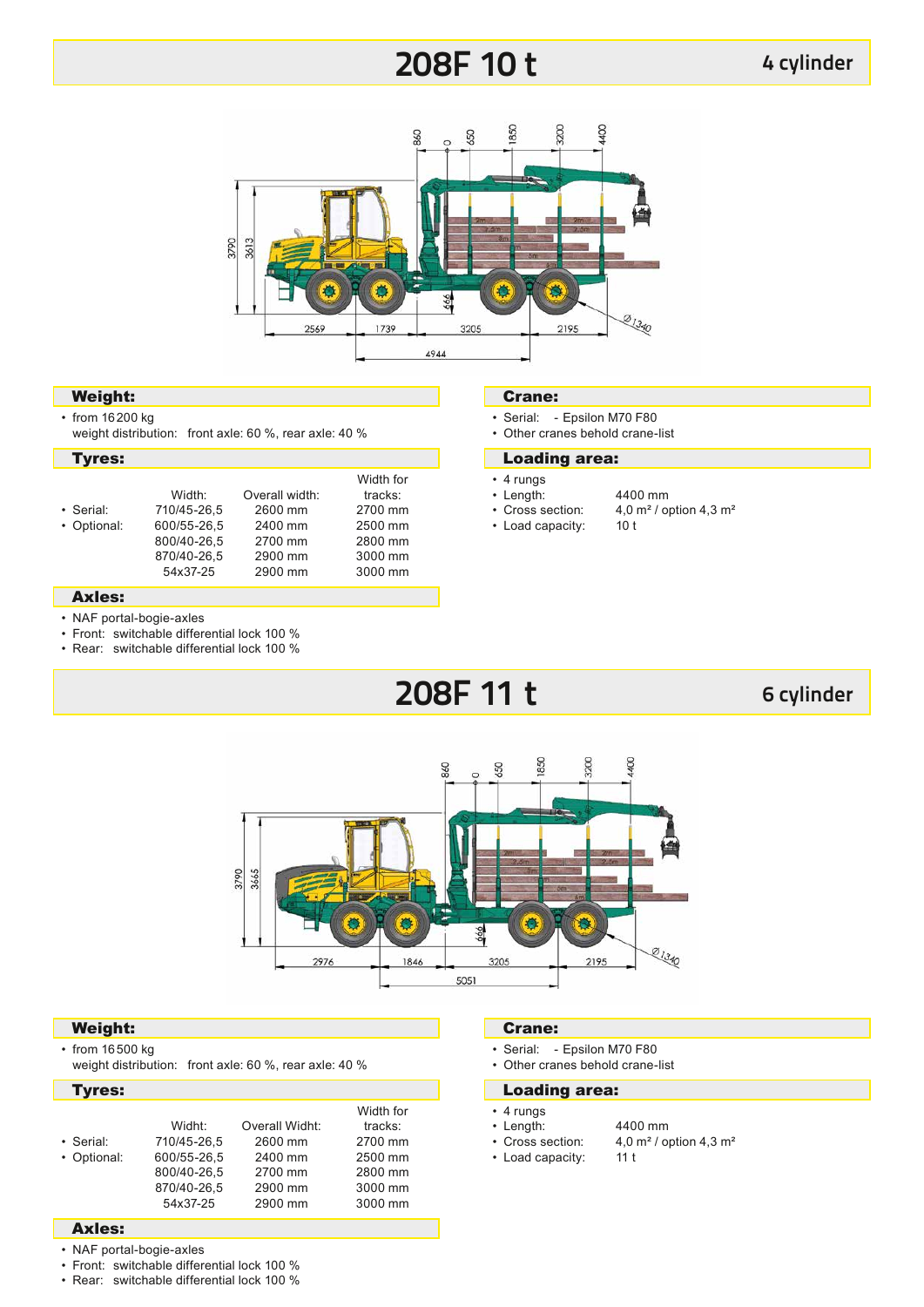# **208F 12 t**



### Weight:

• from 16900 kg weight distribution: front axle: 60 %<br>rear axle: 40 %

rear axle:

### Tyres:

|             |             |                | Width for |
|-------------|-------------|----------------|-----------|
|             | Width:      | Overall Width: | tracks:   |
| • Serial:   | 710/45-26.5 | 2600 mm        | 2700 mm   |
| • Optional: | 600/55-26.5 | 2400 mm        | 2500 mm   |
|             | 800/40-26.5 | 2700 mm        | 2800 mm   |
|             | 870/40-26.5 | 2900 mm        | 3000 mm   |
|             | 54x37-25    | 2900 mm        | 3000 mm   |
|             |             |                |           |

### Crane:

- Serial: Epsilon M70 F80
- Other cranes behold crane-list

### Loading area:

- 4 rungs, last rung extensible
- Length: 3700 mm 4650 mm / option 5050 (2x3 m)<br>• Cross section: 4.0 m<sup>2</sup> / option 4.3 m<sup>2</sup>

4,0 m<sup>2</sup> / option 4,3 m<sup>2</sup>

- 
- Load capacity: 12 t

### Axles:

- NAF portal-bogie-axles
- Front: switchable differential lock 100 %
- Rear: switchable differential lock 100 %

## **208F 14 t**

### **6 cylinder**



### Weight:

• from 18000 kg weight distribution: front axle: 60 %<br>cear axle: 40 %

rear axle:

### Width for<br>Width: Overall Width: tracks: Overall Width: tracks:<br>2860 mm 2960 mm • Serial: 710/45-26,5 2860 mm 2960 mm • Optional: 600/55-26,5 2660 mm 2760 mm 800/40-26,5 Tyres:

### Axles:

• Balanced NAF portal-bogie-axles

• Front: switchable differential lock 100 %

• Rear: switchable differential lock 100 %

### Crane:

- Serial: Epsilon M70 F80
- Other cranes behold crane-list

### Loading area:

- 4 rungs
- Length: 5050 mm<br>• Cross section:  $4.4 \text{ m}^2$
- Cross section: 4,4 m<br>• Load capacity: 14 t • Load capacity:
	-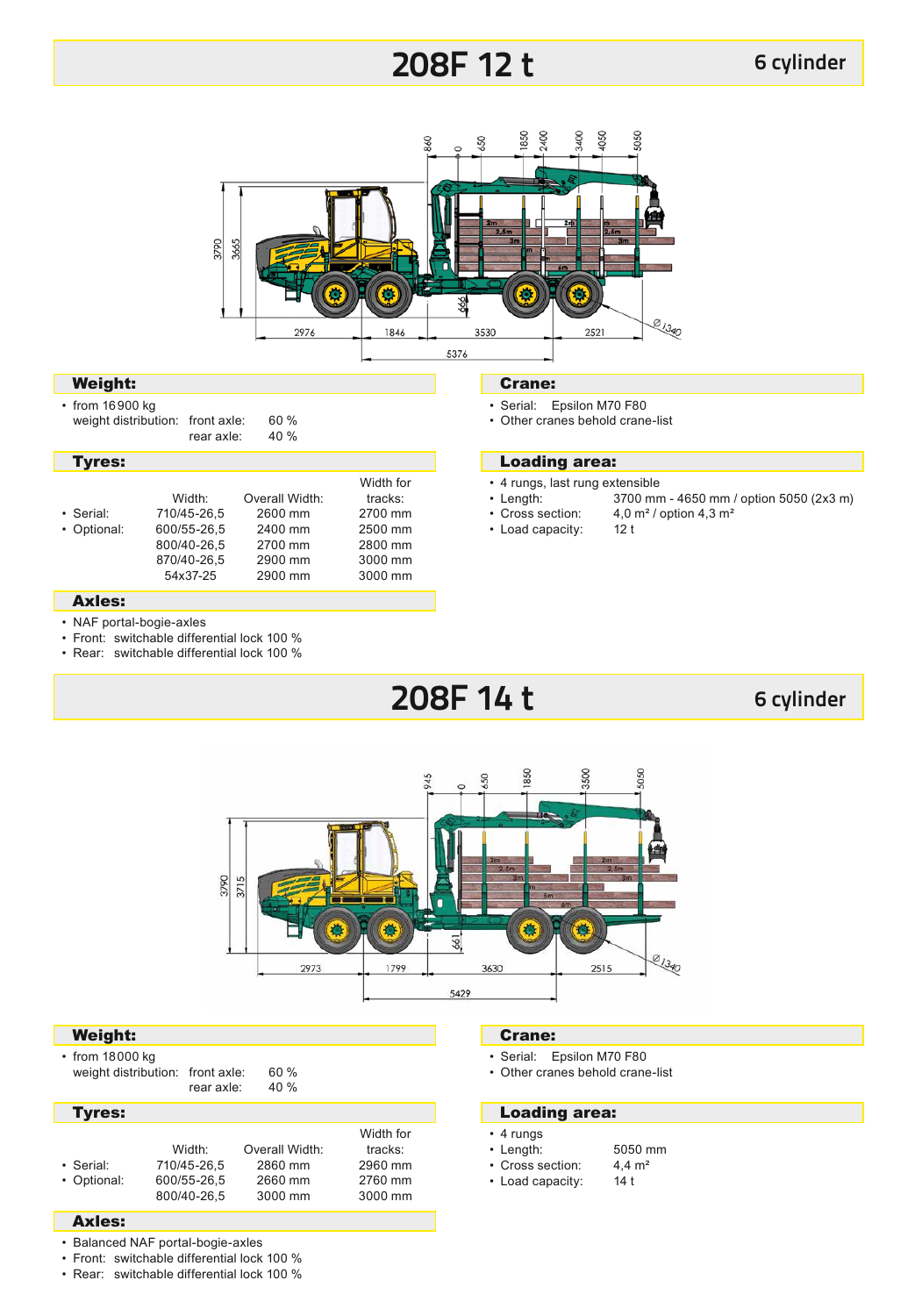### **11 t rear frame short**

### (300 mm short wheelbase)



### **11 t rear frame with tilt-crane**



### **12 t rear frame with tilt-crane**



### **14 t rear frame with tilt-crane**



### Diagrammed:

- 4th rung pluggable
- Single drum-rearwinch
- 3rd rung turnable

### Diagrammed:

- Crane tiltable with angle 5° / + 26°
- Grid displaceable and demountable
- Quick-change plate
- 4th rung pluggable

### Diagrammed:

- Crane tiltable with angle 5° / + 26°
- Grid hydraulic moveable
- Rungs relocatable
- Turnable last rung

### Diagrammed:

- Crane tiltable with angle 5° / + 26°
- Grid displaceable and demountable • Single drum-rearwinch 10 to
- 
- Rungs relocatable • 4th rung pluggable

### Special equipment:

- Grid, high adjustable
- Rungs telescopic (width)
- Clambunk with quick-change system
- Moveable rungs
- Single drum-rearwinch
- Turnable rung
- Grid pluggable • 4th rung pluggable
- Other options on request